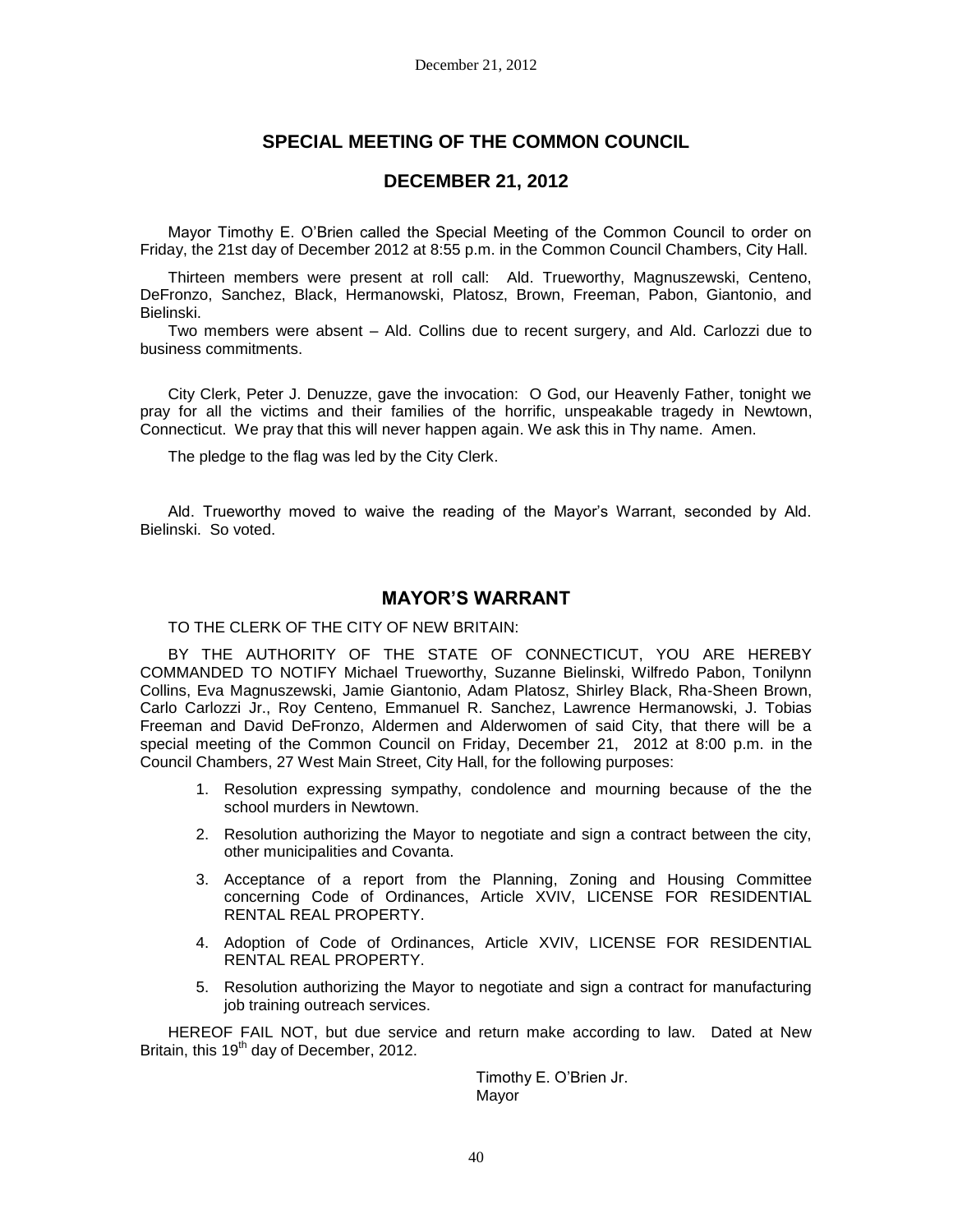# **RESOLUTIONS**

#### **32128 RE: CONDEMNING THE HORRIFIC ATTACKS IN NEWTON, CONNECTICUT AND EXPRESSING SUPPORT AND PRAYERS FOR ALL THOSE IMPACTED BY THAT TRAGEDY**

To His Honor, the Mayor, and the Common Council of the City of New Britain: the undersigned beg leave to recommend the adoption of the following:

WHEREAS, on December 14, 2012, a mass shooting took place at Sandy Hook Elementary School in Newtown, Connecticut;

WHEREAS, the people of New Britain mourn the 26 innocent lives, including those of 20 children, that have been lost at Sandy Hook Elementary School in this unimaginable tragedy;

WHEREAS, the people of New Britain will always remember the victims of the previous mass shootings that have occurred in the United States and stand in solidarity with the survivors; and

WHEREAS, the quick action of law enforcement officials and other first responders prevented additional losses of life:

THEREFORE, BE IT RESOLVED, That the Common Council

(1) condemns the senseless attack at Sandy Hook Elementary School in Newtown, Connecticut, on Friday, December 14, 2012;

(2) offers condolences to all of the students, teachers, administrators, and faculty of Sandy Hook Elementary School, as well as their families, and recognizes that the healing process will be long and difficult for the entire Newtown community;

(3) honors the selfless, dedicated service of–

(A) the teachers, school administrators, school support staff, medical professionals, and others in the greater Newtown community;

(B) the emergency response teams and law enforcement officials who responded to the attack; and

(C) the law enforcement officials who continue to investigate the attack; and

(4) remains committed to working together to help prevent tragedies like this from ever happening again.

AND BE IT FURTHER RESOLVED that a copy of this resolution be emailed to the First Selectwoman to the town of Newtown, CT.

> Alderman Michael Trueworthy, Mayor Pro Tem

Alderwoman Suzzane Bielinski, Majority Leader

Alderwoman Tonilynn Collins Alderwoman Eva Magnuszewski Alderman Adam Platosz Alderman Wilfredo Pabon Alderwoman Shirley Black Alderman Roy Centeno Alderman Rha-Sheen Brown Alderman Carlo Carlozzi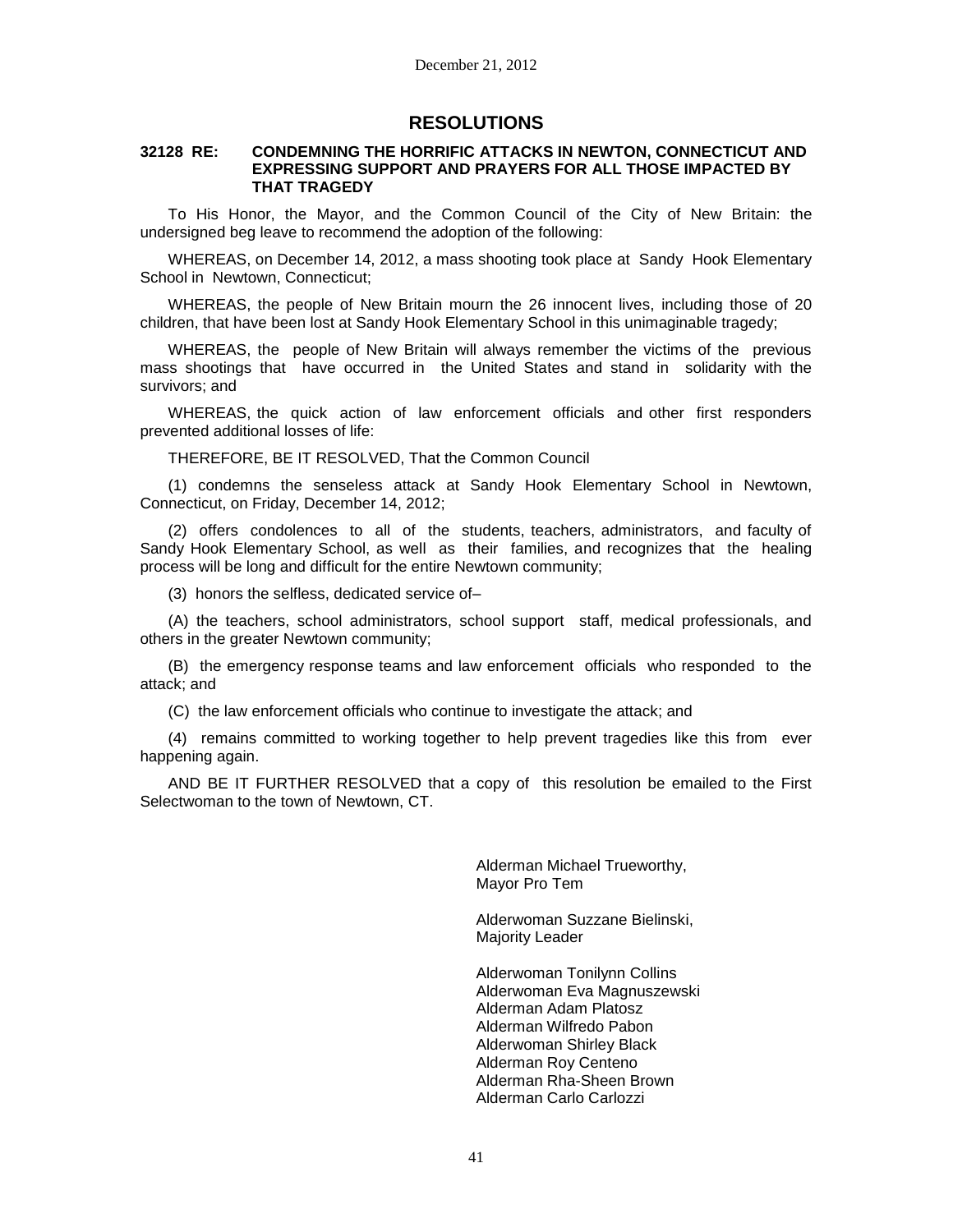Alderman David DeFronzo Alderman Tobias Freeman Alderman Jamie Giantonio Alderman Larry Hermanowski Alderman Emmanuel Sanchez

Ald. Trueworthy moved to accept and adopt, seconded by Ald. Bielinski. Ald. Magnuszewski moved to amend by adding that a copy of this resolution be emailed to the First Selectwoman of the Town of Newtown, seconded by Ald. Bielinski. So voted. RESOLUTION AS AMENDED ADOPTED. Approved December 26, 2012 by Mayor Timothy E. O'Brien.

### **32129 RE: AUTHORIZATION FOR MAYOR TO NEGOTIATE AND SIGN A CONTRACT BETWEEN CITY, OTHER MUNICIPALITIES AND COVANTA**

To His Honor, the Mayor, and the Common Council of the City of New Britain: the undersigned beg leave to recommend the adoption of the following:

WHEREAS, Along with 16 other towns, the City of New Britain is a member town of the Bristol Resource Recovery Facility Committee (BRRFOC) and the Tunxis Recycling Operating Committee (TROC) which the City relies on for its waste management and recycling needs;

WHEREAS, Since 1988, BRRFOC has disposed of over 3.5 million tons of waste to the Covanta Energy Corporation run Trash-to-Energy Facility in Bristol which has generated enough clean electricity to serve power to well over 10,000 homes;

WHEREAS, The Covanta Energy Corporation is a global leader in operating Trash-to-Energy Facilities, and operates over facilities around the world;

WHEREAS, BRRFOC member communities and Covanta have been in negotiations for the terms of this waste and recycling disposal contract for over 8 months, and the terms negotiated under this agreement will lower the tips fees the city pays for waste disposal and increase the revenue the City receives for recycling;

NOW THEREFORE Be It Resolved, that the Common Council authorizes New Britain Mayor, Timothy O'Brien to negotiate and enter into a contract between the city, other municipalities and Covanta.

Alderman Michael Trueworthy

Ald. Trueworthy moved to accept and adopt, seconded by Ald. Bielinski. So voted. Approved December 21, 2012 by Mayor Timothy E. O'Brien.

# **REPORT OF THE COMMITTEE ON PLANNING, ZONNING AND HOUSING**

### **31989-4 RE: PROPOSED AMENDMENT TO SEC. 14-400 OF THE ORDINANCES AND ADDING SEC. 14-401 THROUGH 14-406**

To His Honor, the Mayor, and the Common Council of the City of New Britain: the undersigned beg leave to report the following:

The Committee on Planning, Zoning and Housing held a special public hearing and meeting on Frdiay evening, December 21, 2012 at 7:00 p.m. in the Council Chambers to which was referred the matter of item # 31989-4 Code of Ordinances be amended by amendeing Section 14-400 and adding new Sections 14-401 through 14-406 concerning licensure of residential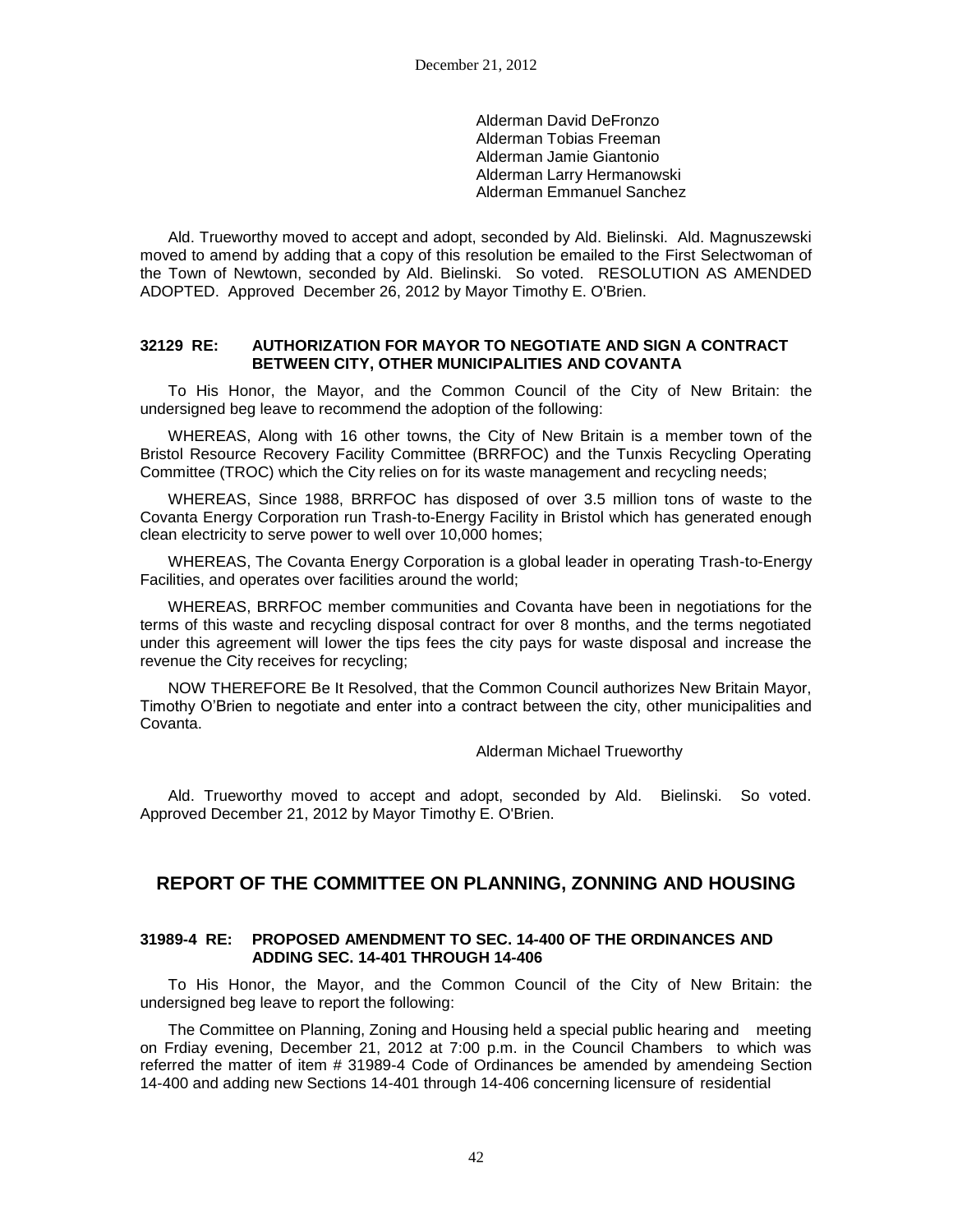prorperty businesses and recommend that the following resolution be referred back to the Common Council with a favorable recommendation.

> Alderman Roy Centeno Chair

Ald. Trueworthy moved to accept and adopt, seconded by Ald. Defronzo. So voted. Approved December 26, 2012 by Mayor Timothy E. O'Brien.

# **RESOLUTION**

### **31989-5 RE: AMENDMENT TO SEC. 14-400 OF THE ORDINANCES AND ADDING SEC. 14-401 THROUGH 14-406 CONCERNING LICENSURE OF RESIDENTIAL PROPERTY BUSINESSES**

To His Honor, the Mayor, and the Common Council of the City of New Britain: the undersigned beg leave to recommend the adoption of the following:

Resolution Summary: PURPOSE: To amend the provisions for the licensing of residential rental property.

BE IT ORDAINED BY THE COMMON COUNCIL OF THE CITY OF NEW BRITAIN that Article XVIV, Chapter 14 of the Code of Ordinances, City of New Britain, concerning licensure of residential property businesses be amended to read as follows (inserted text appears in underline; deleted text appears in strikethrough; new sections begin with the word [new]):

## ARTICLE XVIV. LICENSE FOR RESIDENTIAL RENTAL REAL PROPERTY

Sec. 14-400 Purposes. Residential Rental Property Business License

(a) This article is enacted pursuant to the authority granted to the City of New Britain by Connecticut General Statutes § 7-148(c)(7). The City of New Britain is committed to protecting the safety, health and welfare of its residents and to eliminate housing blight. Towards that end, the Common Council adopts this article concerning the operation of Residential Rental Property Businesses. In order to implement its authority granted by the Connecticut General Statutes, the City of New Britain hereby adopts this Article to insure that housing within the city is decent, safe, sanitary and in good repair in compliance with the same or substantially the same standards that apply to property regulated by the U.S. Department of Housing and Urban Development ("HUD"). Property Owners of Dwelling Units described in this Article must maintain such Dwelling Units in a manner that meets the HUD physical condition standards in order to be considered decent, safe, sanitary and in good repair. These standards address the major areas of the multi-family housing safety.

 $(a)(b)$  This section article is not intended to apply to:

- 1. A natural person or persons and/or married couple that is are renting or leasing a the Rresidential Rrental Peroperty in which such person or married couple which
- $(i)$  Has there Is his or her primary residence (including an owner-occupants who owns the home through a limited liability corporation),
- (ii) Has had their Was his or her primary residence within the previous two (2)

years, if they he or she remains a residents of New Britain,

- (iii) Has He or she inherited from their his or her deceased parent(s) within the previous (2) years, if such natural person or married couple he or she remains a residents of New Britain, or
- $(iv)$  Is occupied  $\Theta$ only by have tenants who are blood relatives who pay no rent.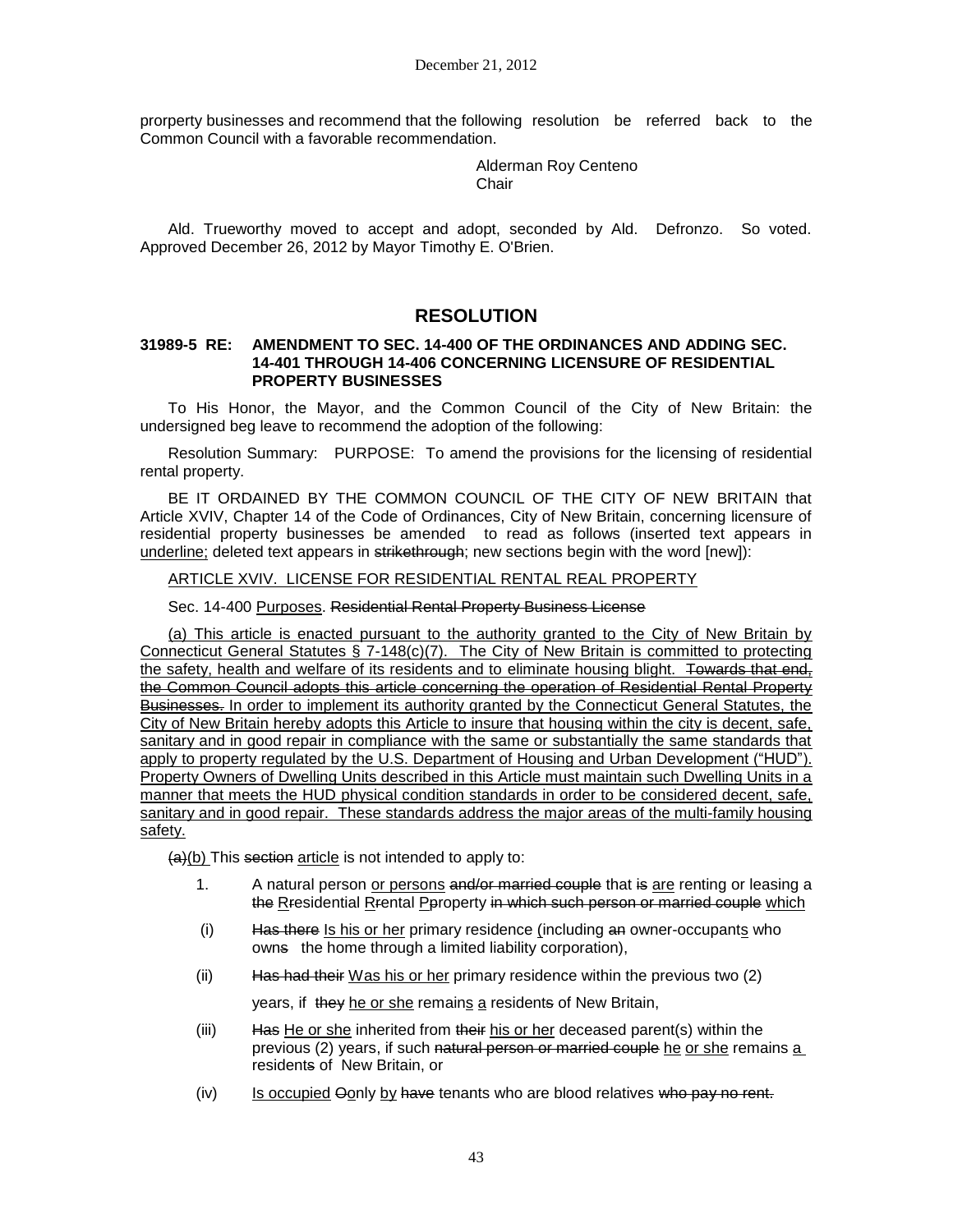- 2. A building operated by a non-profit organization which primarily provides recreational and youth services and the renting or leasing of apartments is not the main purpose of the building,
- 2. A non-profit organization which primarily provides recreational and youth services and does not maintain an Ownership Interest in a building that is primarily utilized for the renting or leasing of Dwelling Units.
- 3. A building which is operated as a shelter for victims of domestic abuse.
- 3. An organization which operates a shelter for victims of domestic abuse and does not maintain an Ownership Interest in a building that is primarily utilized for

Sec. 14-401. Definitions.

(b) For the purposes of this sectionarticle, the following definitions shall apply:

the renting or leasing of Dwelling Units.

- 1. "Applicant" means a the pPerson seeking or required to be licensed or have a license renewed under this section.
- 2. "Dwelling" means any building located in the city, which is wholly or partly used or intended to be used for living or sleeping by human occupants. For purposes of this article, the term shall be synonymous with "residential rental property."
- 3. "Dwelling Unit" means any room or group of rooms located within a dwelling, and forming a single habitable unit with facilities which are used or intended to be used for living, sleeping, cooking and eating.
- 4. "Hearing Officer" means one or more citation hearing officers, other than police officers or employees of the Licenses and Inspections Division of the Community Services Department appointed by the Mayor to conduct the hearings authorized by this Article.
- 4 "Licensee" means any person with a valid license pursuant to this section.
- 5 "Licensing official" means the head of the Licenses and Inspections Division of the Community Services Department or such other person(s) as may be authorized as such by the head of the Licenses and Inspections Division of the Community Services Department or the Mayor.
- 6 "Own" or "Owner means any person, who either alone or jointly or severally with others:

(1) Shall have legal title to any dwelling or dwelling unit, with or without accompanying actual possession thereof; or

(2) Shall have charge, care, or control of any dwelling or dwelling unit, as owner or agent of the owner, or as executor, executrix, administrator, administratrix, trustee or guardian of the estate of the owner. Any such person thus representing the actual owner shall be bound to comply with the provision of this article, and to the rules and regulations adopted pursuant thereto, to the same extent as if he/she was the owner.

- 5. "License" means a Residential Rental Property Business License issued and maintained according to the requirements of this section.
- 6. "Owner" means any Person holding an Ownership Interest in a Property.
- 7. "Ownership interest" means any or all of the following categories of ownership in any corporation, limited liability company, trust, partnership, incorporated or unincorporated association or other legal entity: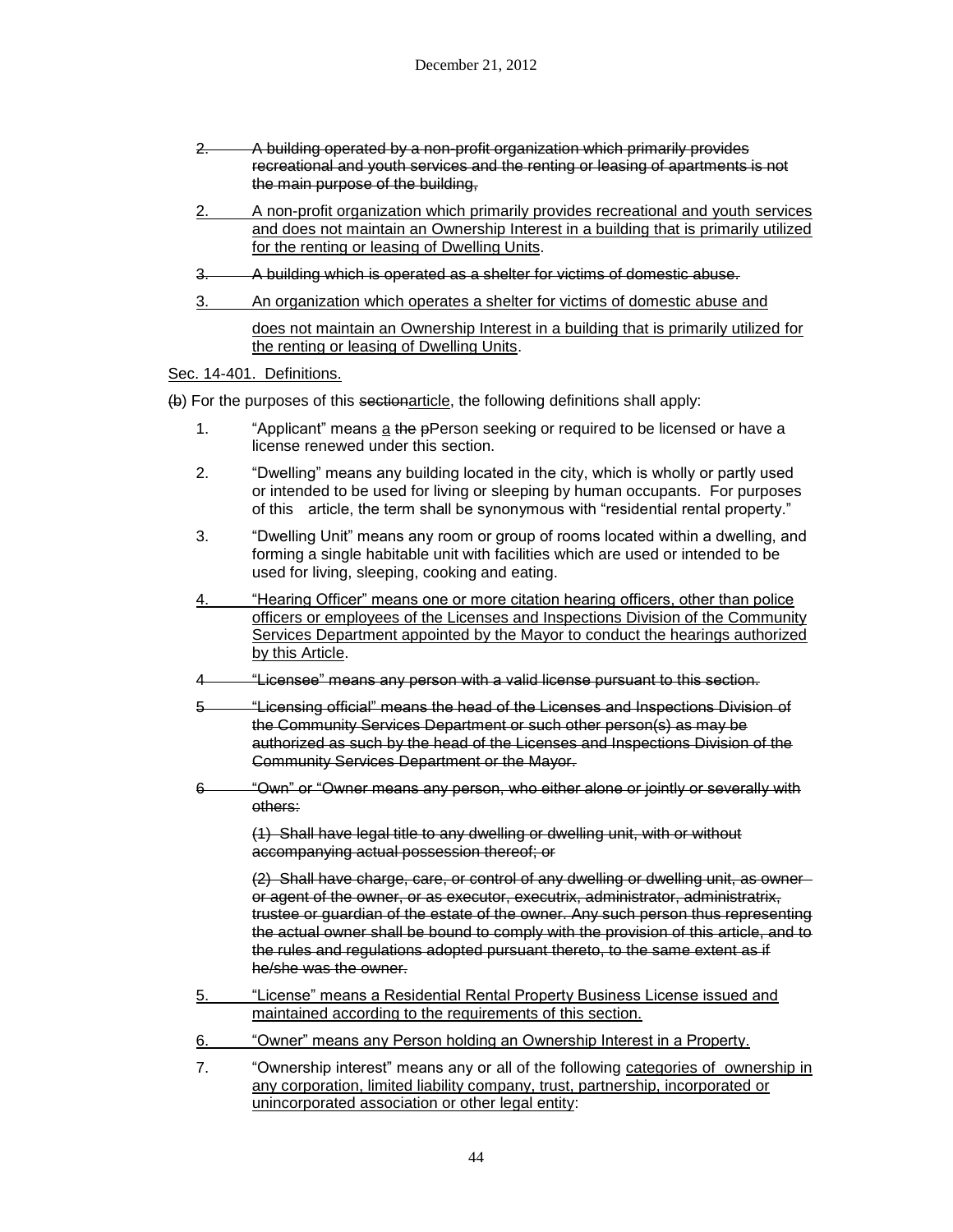(A) ownership as a proprietor, (B) ownership as a partner or as a member of a partnership, (C) having total or five percent (5%) or greater ownership interest through a limited liability corporation, stock corporation, nonstock corporation or any other kind of business or (D) as a director or officer of any corporation.

(a) ownership of twenty-five percent (25%) or more of a corporation;

- (b) ownership of a twenty-five percent (25%) or greater interest in a limited liability company;
- (c) rights of a beneficial interest of a twenty-five percent (25%) or more of a trust;
- (d) ownership as a partner in a partnership;
- (e) ownership or control of a twenty-five percent (25%) or greater interest in a unincorporated association or other legal entity; or
- (f) holding a position as a director or officer of any corporation.
- 8. "Person" means and includes any natural person, corporation, limited liability company, trust, partnership, incorporated or unincorporated association, and any other legal entity.
- 9. "Property Owner" means any Person who:

(a) holds legal title to any Residential Rental Property, Dwelling or Dwelling Unit; or

(b) has charge, care, or control of any Residential Rental Property, Dwelling or Dwelling Unit as an executor, executrix, administrator, administratrix, trustee, conservator, guardian, or general agent of the legal title holder.

810."Residential rental property" means any building or structure containing apartments or other space for human dwelling, regardless of whether such apartments or space are occupied. Residential rental property shall refer only to buildings within the city.

- 911. "Residential rental property trade" means the trade or business of owning and renting or leasing residential rental properties.
- 10 12."Residential rental property business" means any person, organization or corporation of any kind engaged in the residential rental property trade.
- 11. "Residential rental property business license" means a license issued and maintained according to the requirements of this section.
- 13. In all references in this article to any "Applicant," "Hearing Officer," "Person" or "Property Owner", the use of any particular gender or the plural or singular number is intended to include the appropriate gender or number as circumstances may require.
- (c) The City of New Britain is committed to protecting the safety, health and welfare of its residents and to eliminate housing blight. Towards that end, the Common Council adopts this ordinance concerning the operation of residential rental property businesses.

Sec. 14-402. License required.

(d) (a) After February April 1, 2013, it shall be unlawful to carry on for any Property Owner to engage in the Rresidential Rrental Pproperty Ttrade in the city without a valid residential rental property business Llicense obtained and maintained in accordance with this section. No person, organization or corporation shall own or operate a residential rental property business, be a residential rental property business nor hold any ownership interest in a residential rental property business without being licensed as a residential rental property business, in accordance with this section, either individually or jointly with other persons, organizations and/or corporations. A jointly held residential rental property business license may include a combination of individuals, organization and/or corporations and may allow partnerships owning and persons with an ownership interest in a residential rental property to operate a residential rental property business under a single license, but all persons, organizations, corporations and other entities included in such joint operation shall be both jointly and severally compliant with the provisions of this section.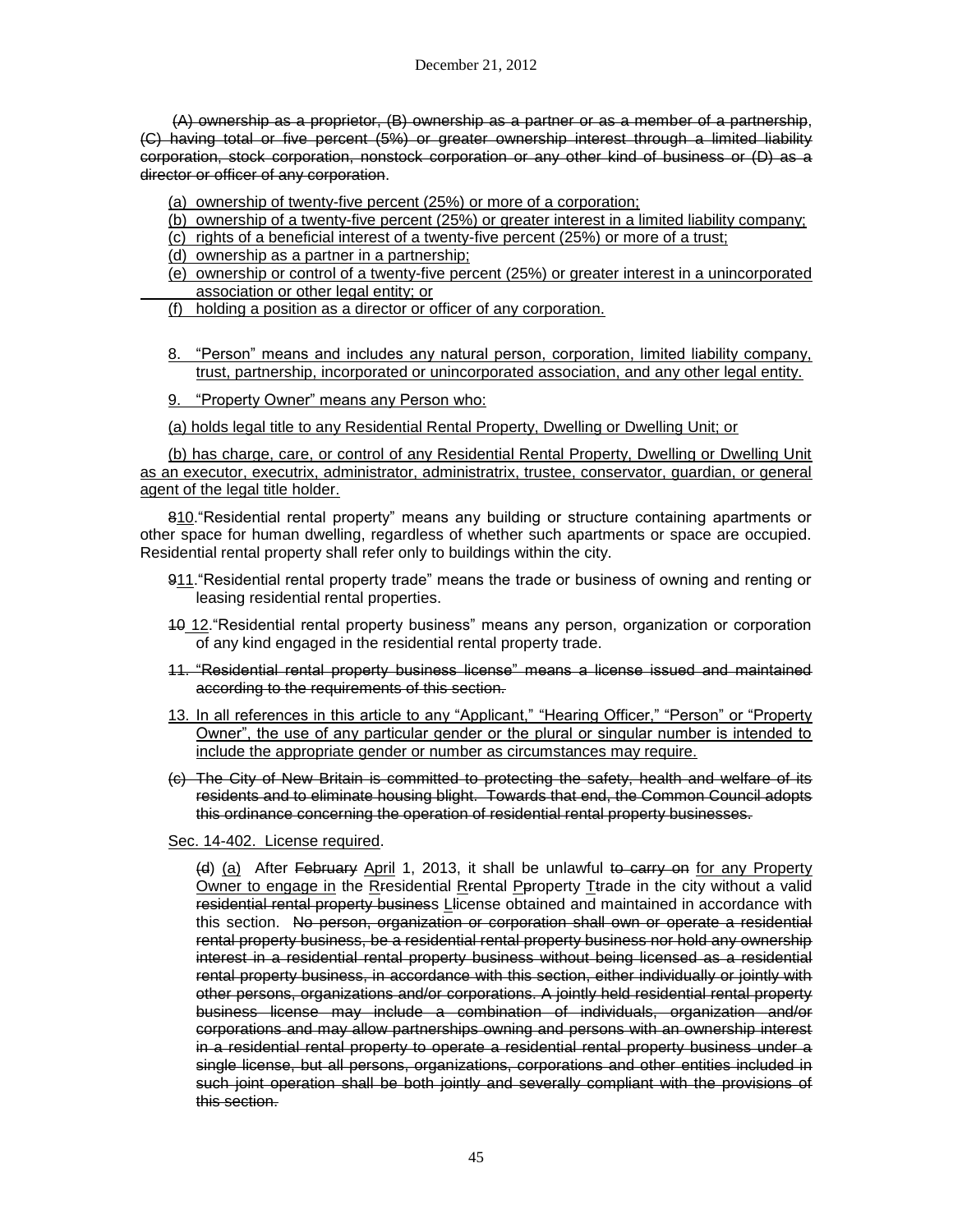(e)(b) The Licenses and Inspections Division of the Community Services Department shall promulgate all of the necessary forms and policies to accept applications for, to issue and to revoke all residential rental property business Llicenses according to the provisions of this section. The Licenses and Inspections Division of the Community Services Department shall determine the eligibility for licensure pursuant to this section and shall issue all residential rental property business Llicenses and renewals of the same. Any applicant aggrieved by a decision under this section may appeal said decision within thirty (30) days after notice of such decision is sent by informing the Licenses and Inspections Division of the Community Services Department, in writing, that he/she/it Applicant desires to appeal. Upon receipt of said appeal, the said division shall inform the chair of the Housing Board of Appeals, who shall call a meeting of said Board to hear said appeal. The Housing Board of Appeals shall have the power to alter the determination of the Licenses and Inspections Division of the Community Services Department if it finds that the facts do not support the decision. Any residential rental property business Llicense issued or renewed under order from the Housing Board of Appeals shall include, in the text of the Llicense, such caveats, restrictions and requirements as said Board shall deem necessary and appropriate.

(f)(c) To maintain a residential rental property business Llicense, a Pperson, corporation or other entity shall be in compliance with the followingmust:

- 1. He/she/it shall Nnot own nor have an Oownership linterest in any property in the city-es classified as a blighted premises according to the Code of Ordinances with blighting conditions that have remained unremedied for more than six months.
- 2. He/she/it shall Nnot own nor have an Oownership linterest in any properties in the city with building, housing, health or fire code violations that have remained unremedied for more than six months.
- 3. He/she/it shall Nnot own nor have an Oownership linterest in any residential properties in the city left abandoned for more than one year.
- 4. He/she/it shall Delisclose, to the director of Llicenses, permits and linspections Division of the Community Services Department, all properties in the city in the city he/she/it owns or in which he possesses has an Oewnership linterest in.
- 5. If the applicant or licensee is not a natural person, the applicant or licensee shall Ddisclose to the Licenses and Inspections Division of the Community Services Department the names and residential addresses of all its owners persons with any ownership interest of greater than five percent (5%) in said applicant or licensee.
- 6. The applicant and no person with an ownership interest in the applicant of greater than five percent (5%) has either had a residential property business license revoked pursuant to this section or was deemed ineligible to be licensed pursuant to this section within three years of the date that the present application was received.
- 7. If the applicant or licensee is not a natural person, each person, corporation or other entity with ownership interest of greater than five percent (5%) in said applicant or license holder shall meet the requirements of subdivisions (1) to (9), inclusive, and subdivision (11) of this subsection.
- 6. Not have any Owners who are ineligible for a Residential Property Business License.
- 87. He/she/it shall Ceomply with such other requirements as the Licenses and Inspections Division of the Community Services Department or the Housing Board of Appeals shall provide, in writing, in the text of the Llicense or Llicense renewal.
- 98 He/she/it shall, within thirty days of receiving it, Ffully and truthfully answer all questions contained on any interrogatoriesy sent by the Licenses and Inspections Division of the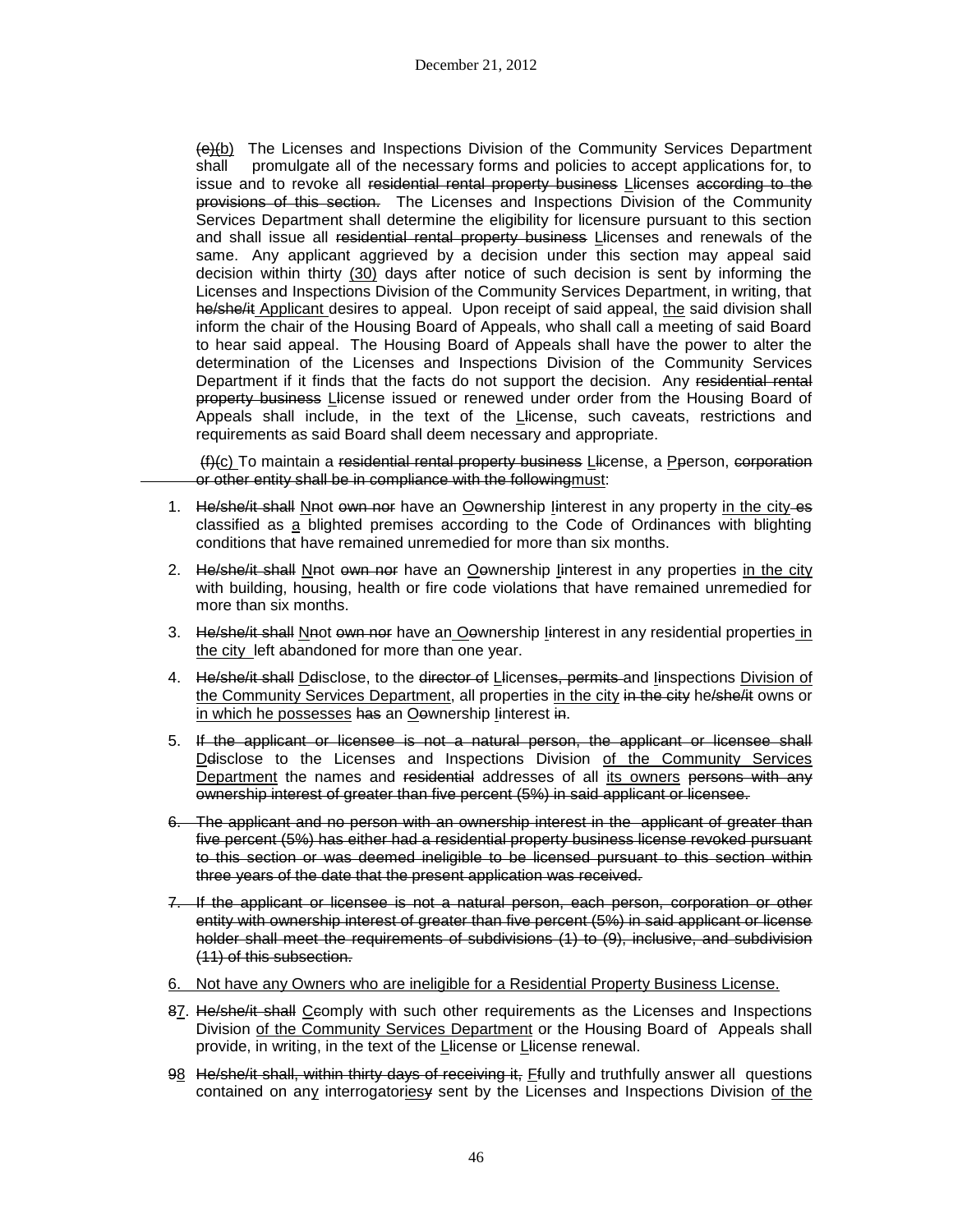Community Services Department designed to ascertain any information or facts required pursuant to this section within thirty (30) days from the date they are issued.

10. He/she/it shall comply with the provisions of subsections (i) and (j) of this section.

(a)(d) Each residential rental property business Llicense shall be issued or renewed for a term of one year, subject to the power of the city to revoke for cause. No residential rental property business Llicense shall be issued or renewed until the Aapplicant has paid a fee in the amount of one hundred fifty dollars (\$150.00) on a per dwelling unit basis calculated as follow:

- 1. \$50.00 per unit for the first 3 Dwelling Units; plus
- 2. \$40.00 per unit for the next 10 Dwelling Units; plus
- 3. \$35.00 per unit for each additional Dwelling Unit up to a maximum fee of \$12,000.00 per Property Owner.

(e) Any Dwelling Unit subject to a mandatory annual inspection under the terms of 24 CFR Part 5, Subpart G, and 24 CFR Part 200 or other applicable regulations promulgated by the U.S. Department of Housing and Urban Development ("HUD") shall not be included in the calculation of an application fee set forth in subsection (d) of this Section provided the Applicant shall submit with his application a copy of a HUD inspection report issued within the past 365 days that certifies that the Dwelling Unit is in compliance with all applicable HUD standards and inspection protocols.

 $(h)$  (e)(f) If any licensee Property Owner fails to conform to the requirements of subsection  $(h)$ (c) of this section during the term of the Llicense, the Licenses and Inspections Division may revoke the Llicense. Such license shall be deemed revoked when the Licenses and Inspections Division mails notice to a Property Owner said licensee a letter notifying him/her/it that said Llicense is revoked and specifying the reasons for said revocation. If the licensee Property Owner informs the Licenses and Inspections Division, in writing, within thirty (30) days of the issuance of the notice that the Propety Owner after said letter is mailed that he/she/it desires to appeal said the revocation of its License, said the Licenses and Inspection Ddivision shall inform the chair of the Housing Board of Appeals, who shall call a meeting of said the Board to hear the Property Owner's said appeal. The Housing Board of Appeals shall have the power to alter the determination of the Licenses and Inspections Division if it finds that the facts do not support a revocation of the license according to this section or said the Bboard may suspend the said revocation upon such conditions as it may determine. If the Property Owner requests such an appeal has been requested, it shall not incur any fines under this Article until the appeal is determined no fines shall be charged until after final disposition of the matter by the Housing Board of Appeals or until such date as said board shall determine. Any person whose license has been revoked according to this section shall be deemed to not be licensed pursuant to this section.

(i) Any person not in compliance with subsection (d) of this section shall be deemed in violation of this section. In such case, each separate housing unit shall be deemed as a separate offense and each day said person engages in the residential property trade within the city without a license shall be deemed a separate offense. Any person in violation of this section shall be fined two-hundred and fifty dollars (\$250) for each said offense. Failure to pay this fine within sixty days shall constitute a debt in favor of the city. In enforcement of this debt, the city may place a lien upon any real estate owned by the person who has been fined. Each such lien may be continued, recorded and released in the manner provided by the Connecticut General Statutes for continuing, recording and releasing property tax liens. Each such lien shall take precedence over other liens and encumbrances filed after the effective date of this ordinance to the fullest extent permitted by law, except taxes, and may be enforced in the same manner as property tax liens. In addition to placing a lien against the property for failure to pay such fine, the city may bring a civil action against the debtor in a court of competent jurisdiction to recover such debt.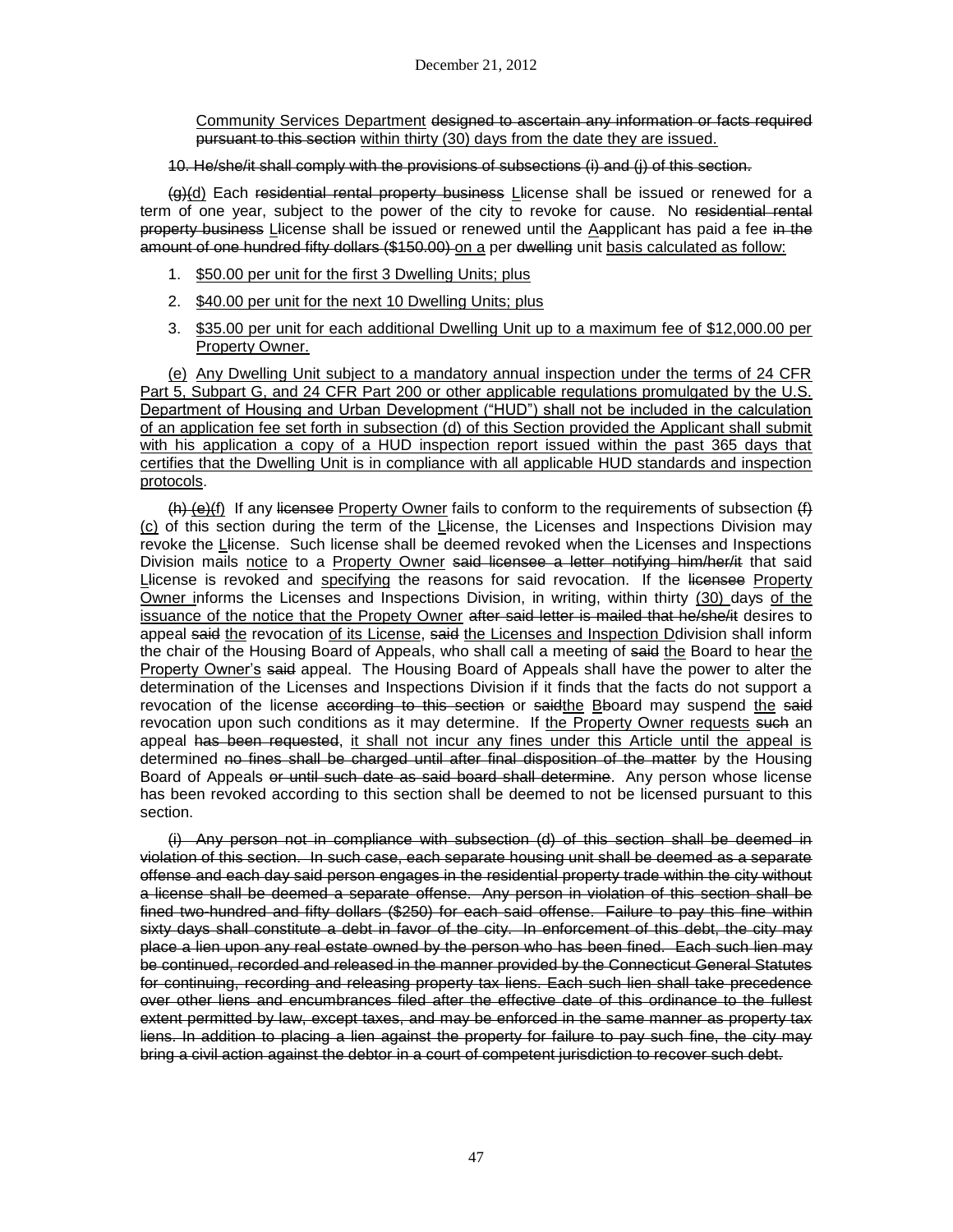## Sec. 14-403. Inspections.

(a) The city is authorized and directed to make periodic inspections of Dwelling Units leased or rented in the course of the Residential Rental Property Trade to ensure compliance with the Code of Ordinances. The city may randomly select Dwelling Units for inspections or select Dwelling Units in response to complaints of violations of the Code of Ordinances. The city may conduct as many inspections, in its discretion, as the time and resources of the city may permit, but in no event shall any Dwelling Unit be randomly selected for an initial inspection more than once per calendar year.

(b) All inspections will be performed according to standards and procedures to be established by the city. The city shall provide a Property Owner with no less than ten days notice prior to an inspection. The Property Owner or his agent must provide any tenants residing in a Dwelling Unit with at least seven days notice of the inspection. The city will provide the Property Owner with consent forms for each Dwelling Unit subject to inspection. If a tenant objects to such inspection, the city must obtain an administrative warrant from the Connecticut Superior Court prior to conducting an inspection.

(c) If a Dwelling Unit passes inspection, the city will promptly notify the Property Owner of the results in writing. If the city finds any defects during the inspection, the city will provide the Property Owner with written notice of such defects. If no life threatening health and safety defect is found, the Property Owner will be given thirty (30) days to repair the defect and provide the city with: (1) written confirmation that he has remedied all defects; and (2) a \$150.00 fee for the city's re-inspection of the Dwelling Unit. After the city receives both written confirmation that the Property Owner has repaired the defects at issue and the re-inspection fee, it will re-inspect the Dwelling Unit. If the Property Owner fails to provide the city with written confirmation that he has remedied all defects within thirty (30) days and a \$150.00 re-inspection fee, or if the city finds that the defect has not been remedied upon its re-inspection of the Dwelling Unit, the Property Owner's License will be immediately revoked.

Sec. 14-404. Notice to Unlicensed Property Owners; Citation Hearings.

(a) The Licenses and Inspections Division of the Community Services Department shall issue a notice to any Property Owner who engages in the Residential Rental Property Trade or Residential Rental Property Business without a License. This notice shall be sent to the Property Owner via certified mail to the Property Owner and shall include:

- The allegations against the Property Owner:
- The amount of the fines, penalties, costs or fees due;
- 3. Notice that the Property Owner may contest his liability before a citation hearing officer by delivery in person or by mail written notice within ten days of the date thereof;
- 4. That if the Property Owner does not demand such a hearing, an assessment and judgment shall be entered against him; and
- 5. That such judgment may issue without further notice.

(b) If the Property Owner that receives a notice described in subsection (a) wishes to admit liability for any alleged violation, he may, without requesting a hearing, pay the full amount of the fines, penalties, costs or fees admitted to in person or by mail to the Licenses and Inspections Divisions of the Community Services Department.

(c) Any Property Owner who does not deliver or mail written demand for a hearing within ten days of the date of the first notice provided for in subsection (a) of this section shall be deemed to have admitted liability, and the Licenses and Inspections Division of the Community Services Department shall certify such Property Owner's failure to respond to the Hearing Officer. The Hearing Officer shall thereupon enter and assess the fines, penalties, costs or fees provided for by this Article.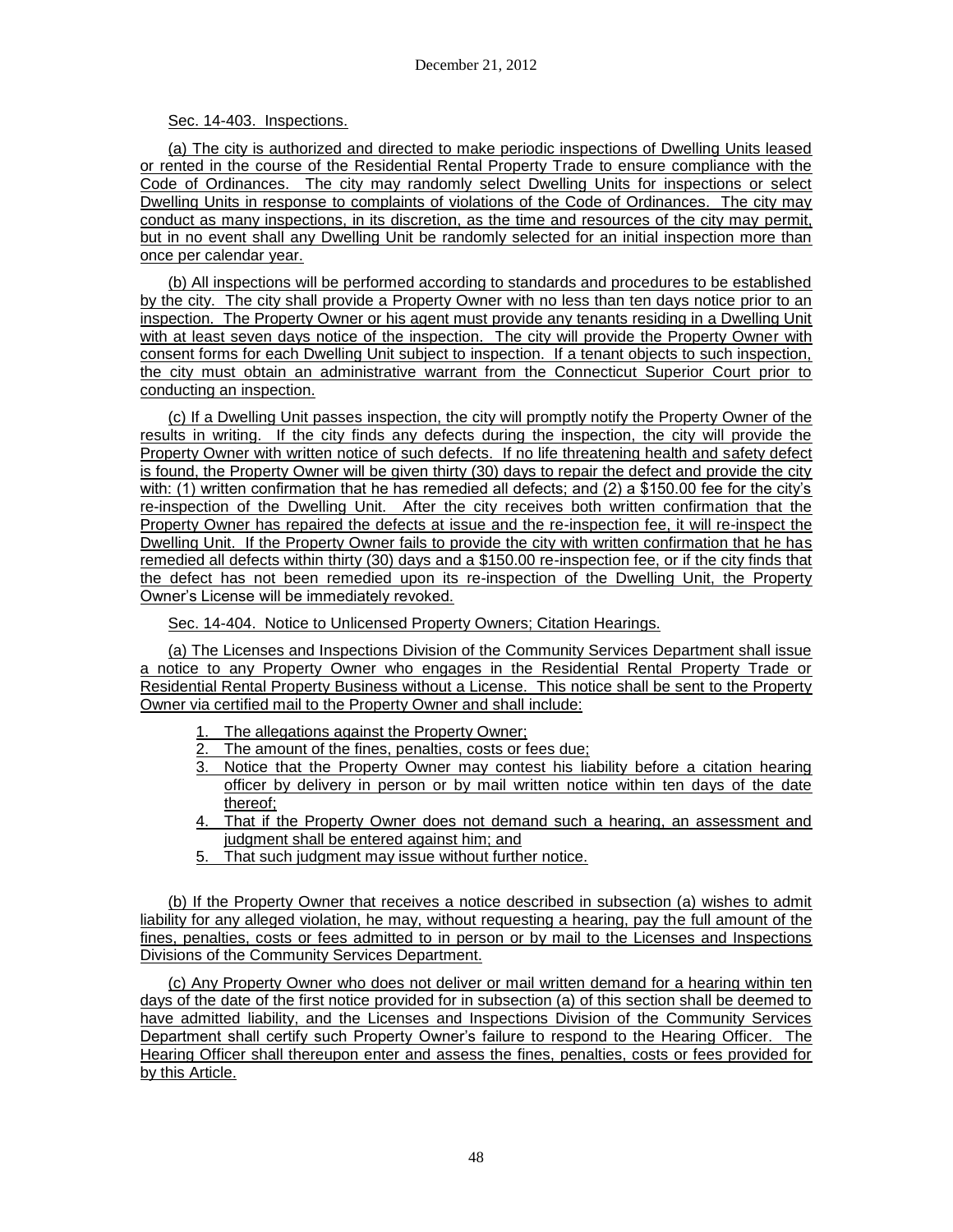(d) Any Property Owner who requests a hearing shall be given written notice of the date, time and place for the hearing. Such a hearing shall be held not less than fifteen days nor more than thirty days from the date of the mailing of the notice, provided the Hearing Officer shall grant upon good cause shown any reasonable request by any interest party for postponement or continuance. An original or certified copy of the initial notice of violation issued by the issuing official shall be filed and retained by the city, and shall be deemed to be a business record and evidence of the facts contained therein. The presence of the issuing official shall be required at the hearing if the Property Owner so requests. A Property Owner wishing to contest his liability shall appear at the hearing and may present evidence on his behalf. A designated municipal official, other than the Hearing Officer, may present evidence on behalf of the city. If the Property Owner fails to appear, the Hearing Officer may enter an assessment by default against him upon a finding of proper notice and liability under this Article. The Hearing Officer may accept from a Property Owner copies of police reports, investigatory and citation reports, and other official documents by mail and may determine thereby that the appearance of such Property Owner is unnecessary.

The Hearing Officer shall conduct the hearing in the order and form and with such methods of proof as he deems fair and appropriate. The rules regarding the admissibility of evidence shall not be strictly applied, but all testimony shall be given under oath or affirmation. The Hearing Officer shall announce his decision at the end of the hearing. If the Hearing Officer determines that the Property Owner is not liable, he shall dismiss the matter and enter his determination in writing accordingly. If the Hearing Officer determines that the Property Owner is liable for the violation, he shall enter and assess the fines, penalties, costs or fees against such Property Owner as provided for by this Article.

(e) If a Property Owner fails to pay any fine assessed by the Hearing Officer upon the date of its entry, the Hearing Officer shall send by first class mail a notice of the assessment to the Property Owner found liable and shall file, not less than thirty days or more than twelve months after such mailing, a certified copy of the notice of assessment with the appropriate clerk of the Connecticut Superior Court.

(f) A Property Owner against whom an assessment has been entered pursuant to this section is entitled judicial review by way of appeal. An appeal shall be instituted within thirty days of the mailing of notice of such assessment by filing a petition to reopen the assessment pursuant to the requirements set forth in Connecticut General Statutes § 7-152c(g).

## Sec. 14-405. Fines.

Any Person not in compliance with Section 14-402 of this Article shall be fined \$250.00 for each violation or the maximum authorized by Connecticut General Statutes § 7-148(c)(10)(A). Each separate day a Property Owner engages in the Residential Rental Property Trade in the city without a valid License shall constitute a separate and distinct violation of Section 14-402.

## Section 14-406. Regulations

The Mayor may promulgate regulations concerning the implementation of this ordinance, which regulations shall remain in effect until and unless rejected by the Common Council. The Common Council may rescind its rejection of such regulations.

## Alderman Michael Trueworthy

Ald. Trueworthy moved to accept and adopt, seconded by Ald. Bielinski. Resolution adopted with Ald. Giantonio, Pabon and Centeno opposed. Approved December 26, 2012 by Mayor Timothy E. O'Brien.